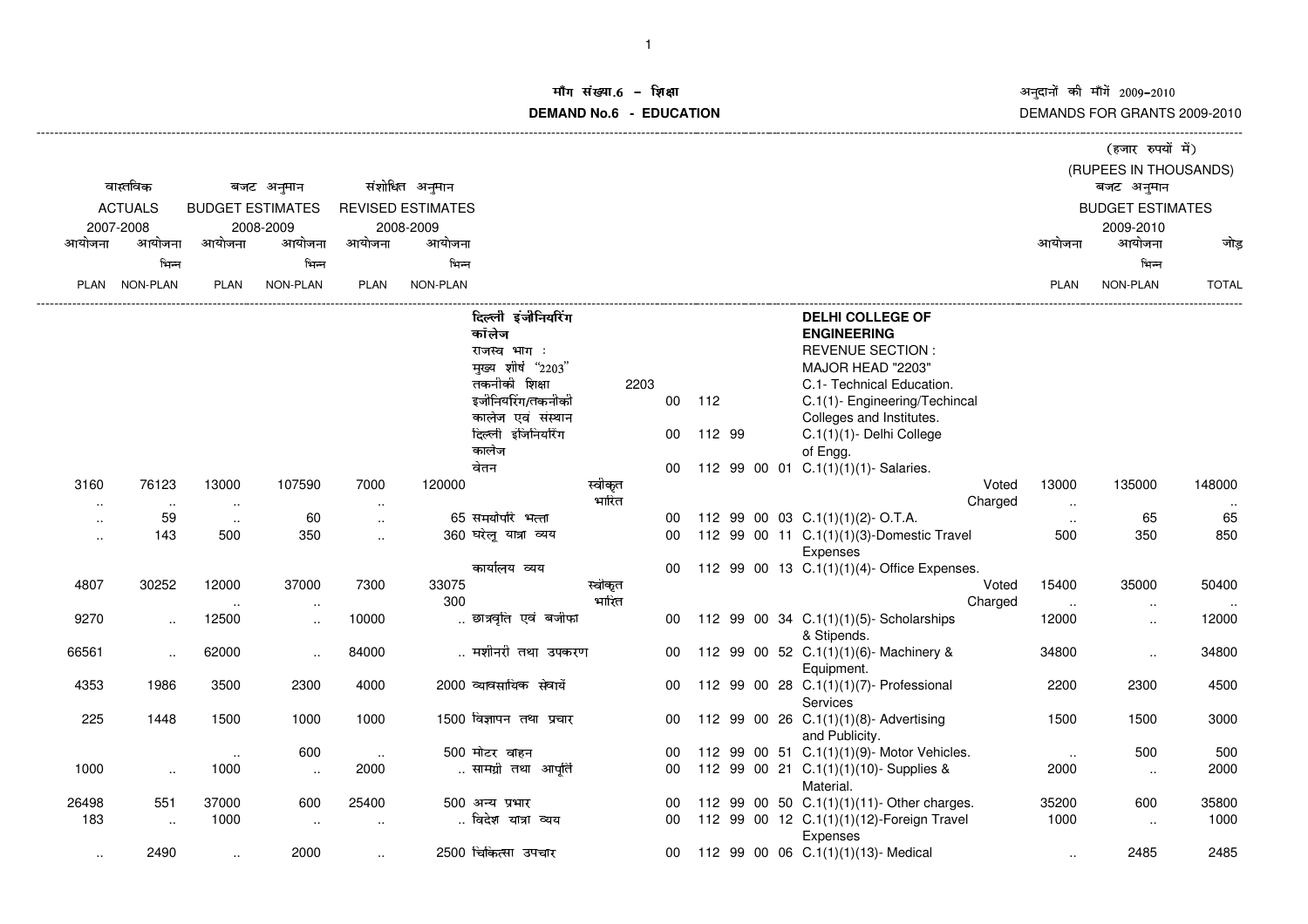अनुदानों की माँगें 2009–2010<br>DEMANDS FOR GRANTS 2009-2010

## ाँग संख्या.6 –<br>^\*\*\*\*\*\* **DEMAND No.6 - EDUCATIONराक्षा संस्कृतिका संस्कृतिका संस्कृतिका संस्कृतिका संस्कृतिका संस्कृतिका संस्कृतिका संस्कृतिका संस्कृतिका संस्**

|        |                             |                         |                     |             |                          |                                                       |                  |          |     |        |                                                                                                |                  |             | (हजार रुपयों में)                    |              |
|--------|-----------------------------|-------------------------|---------------------|-------------|--------------------------|-------------------------------------------------------|------------------|----------|-----|--------|------------------------------------------------------------------------------------------------|------------------|-------------|--------------------------------------|--------------|
|        |                             |                         |                     |             |                          |                                                       |                  |          |     |        |                                                                                                |                  |             | (RUPEES IN THOUSANDS)                |              |
|        | वास्तविक                    |                         | बजट अनुमान          |             | संशोधित अनुमान           |                                                       |                  |          |     |        |                                                                                                |                  |             | बजट अनुमान                           |              |
|        | <b>ACTUALS</b><br>2007-2008 | <b>BUDGET ESTIMATES</b> |                     |             | <b>REVISED ESTIMATES</b> |                                                       |                  |          |     |        |                                                                                                |                  |             | <b>BUDGET ESTIMATES</b><br>2009-2010 |              |
| आयोजना | आयोजना                      | आयोजना                  | 2008-2009<br>आयोजना | आयोजना      | 2008-2009<br>आयोजना      |                                                       |                  |          |     |        |                                                                                                |                  | आयोजना      | आयोजना                               | जोड          |
|        | भिन्न                       |                         | भिन्न               |             | भिन्न                    |                                                       |                  |          |     |        |                                                                                                |                  |             | भिन्न                                |              |
|        | PLAN NON-PLAN               | <b>PLAN</b>             | NON-PLAN            | <b>PLAN</b> | NON-PLAN                 |                                                       |                  |          |     |        |                                                                                                |                  | <b>PLAN</b> | NON-PLAN                             | <b>TOTAL</b> |
| 8174   |                             | 25000                   |                     | 18000       |                          | सूचना तकनीक                                           |                  |          |     |        | Treatment<br>00 112 99 00 99 C.1(1)(1)(14)- Information<br>Technology                          |                  | 25000       |                                      | 25000        |
| 124231 | 113052                      | 169000                  | 151500              | 158700      |                          | 160800 जोड़–इंजीनियरिंग/                              |                  |          |     |        | Total- Engineering/Technical<br>Colleges and Institutes                                        |                  | 142600      | 177800                               | 320400       |
| 124231 | 113052                      | 169000                  | 151500              | 158700      | 160500<br>300            | एवं संस्थान                                           | स्वीकृत<br>भारित |          |     |        |                                                                                                | Voted<br>Charged | 142600      | 177800                               | 320400       |
|        |                             |                         |                     |             |                          | अन्य व्यय<br>विशेष योजना भाग                          |                  | 00<br>00 | 800 | 800 72 | C.1(2)- Other Expenditure.<br>C.1(2)(1)- Special Component<br>Plan.                            |                  |             |                                      |              |
| 265    |                             | 500                     |                     | 500         |                          | अ.ज./अ.ज.जा के<br>लिए कोचिंग कक्षाएं                  |                  | 00       |     |        | 800 72 98 42 C.1(2)(1)(1)- Coaching Classes<br>for SC/ST.                                      |                  | 500         |                                      | 500          |
| 16992  |                             | 14000                   |                     | 13300       |                          | पुस्तक बैंक तथा<br>पुस्तकालय                          |                  | 00       |     |        | 800 72 97 42 C.1(2)(1)(2)-Book Bank &<br>Library                                               |                  | 14900       |                                      | 14900        |
| 17257  |                             | 14500                   |                     | 13800       |                          | जोड-अन्य व्यय                                         |                  |          |     |        | Total- Other Expenditure.                                                                      |                  | 15400       |                                      | 15400        |
| 4250   |                             | 2000                    |                     |             |                          | अनसंधान<br>उन्नत अध्ययन केन्द्र<br>एवं विस्तार सेवाएं |                  | 00<br>00 | 004 |        | C.1(3)-Research<br>004 93 00 42 C.1(3)(1)-Centre of advanced<br>studies and extension services |                  | 2000        |                                      | 2000         |
| 4250   |                             | 2000                    |                     |             |                          | जोड–अनसंधान                                           |                  |          |     |        | Total- Research                                                                                |                  | 2000        |                                      | 2000         |
| 145738 | 113052                      | 185500                  | 151500              | 172500      |                          | 160800 जोड़-मुख्य शीर्ष "2203"                        |                  |          |     |        | TOTAL - MAJOR HEAD"2203"                                                                       |                  | 160000      | 177800                               | 337800       |
| 145738 | 113052                      | 185500                  | 151500              | 172500      | 160500<br>300            |                                                       | स्वीकृत<br>भारित |          |     |        |                                                                                                | Voted<br>Charged | 160000      | 177800                               | 337800       |
| 145738 | 113052                      | 185500                  | 151500              | 172500      |                          | 160800 जोड–राजस्व भाग:                                |                  |          |     |        | TOTAL - REVENUE SECTION :                                                                      |                  | 160000      | 177800                               | 337800       |

-------------------------------------------------------------------------------------------------------------------------------------------------------------------------------------------------------------------------------------------------------------------------------------